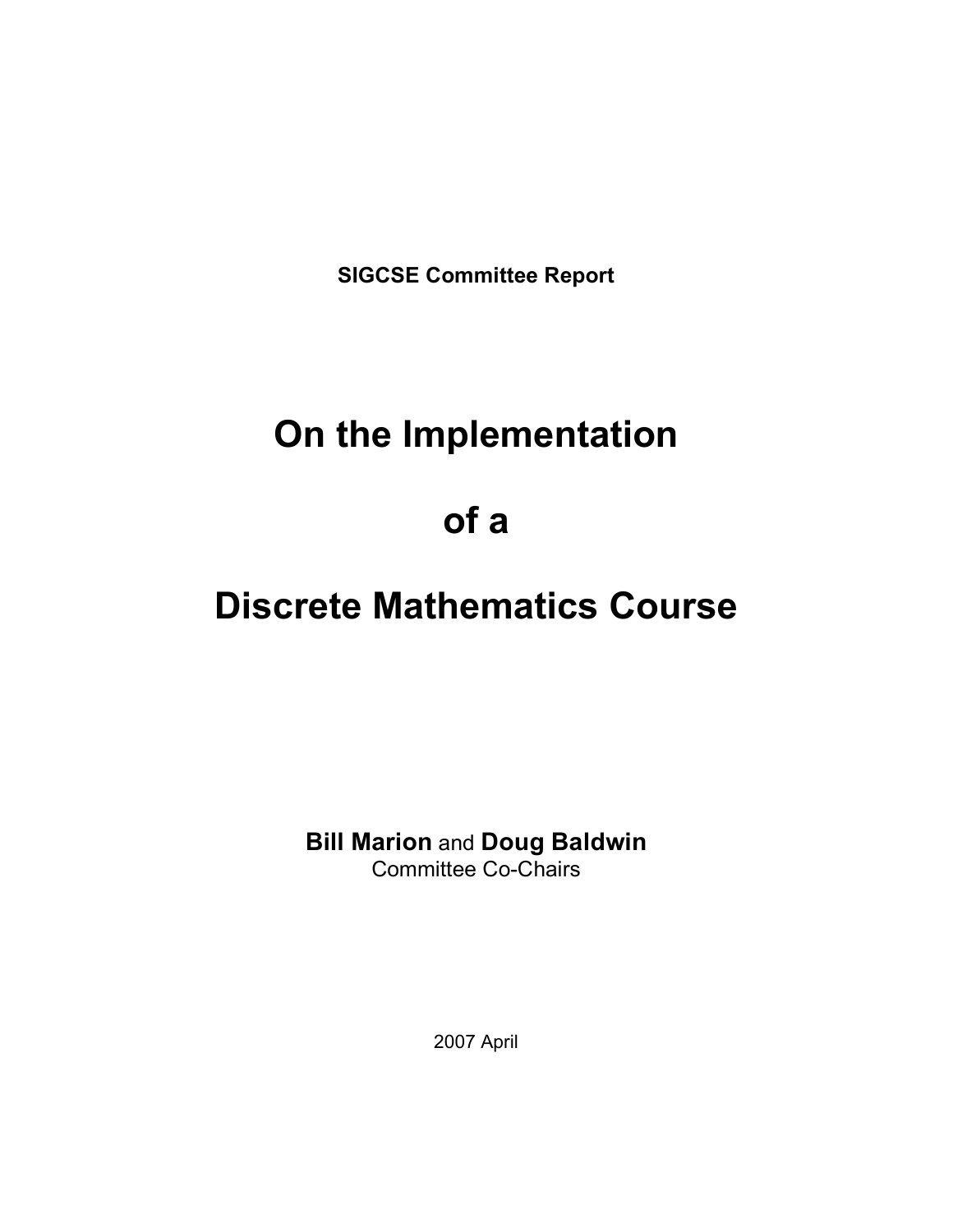### **SIGCSE Committee Report**

## **On the Implementation of a Discrete Mathematics Course**

### **Preface**

In late 2001, the SIGCSE Board announced a new program, known as the SIGCSE-Committee Initiative. This program is a means for SIGCSE members with like interests or common concerns to form a committee to provide a forum for ongoing, focused discussions on an issue of interest to the membership as a whole. New committees are proposed to the SIGCSE Board for approval. Upon receiving approval, a charge is written and facilitators announced. The committee's responsibility is then to develop a report that addresses the charge. Once the report is completed, the committee's work is done.

In early June of 2003, Bill Marion and Henry Walker found themselves discussing what a onesemester course in discrete mathematics that achieved the ACM/IEEE Computing Curricula 2001 goals for that subject might look like. (Both Bill and Henry served on the CC 2001 Task Force's Pedagogy Focus Group on Supporting Courses, of which the topic of discrete mathematics was a part.) Out of this conversation was born the first SIGCSE Committee Initiative committee, charged to provide a more detailed description of such a course than the description presented in the CC 2001 Report. What follows is the committee's report, which was three years in the making.

> Bill Marion and Doug Baldwin Committee Co-Chairs 2007 April

### **Committee Members**

In addition to the chairs, the SIGCSE Committee on the Implementation of a Discrete Mathematics Course included the following people. We are extremely grateful to all for their assistance:

Dr. Iyad A. Ajwa, David Arnow, Reyyan Ayfer, Valerie Barr, Aaron Bloomfield, Steven Case, Gene Chase, Amitabh Chaudhary, Yi Chen, Mike Clancy, Jim Cohoon, Peter A Cooper, Jose Cordova, Rita D'Arcangelis, Adrienne Decker, Scot Drysdale, Harriet Fell, Jeff Forbes, Howard Francis, Meg Geroch, Peter Gibbons, Eric Gossett, John Grant, Cary Gray, Doug Hale, Judy Hall, John Hamer, David Hastings, David Hemmendinger, Peter Henderson, Linda Herndon, Lew Hitchner, V. Dwight House, John Impagliozzo, Aaron W. Keen, Charles Kelemen, Nancy Kinnersley, David Klappholz, Myungsook Klassen, Nobo Komagata, Joan Krone, Gerald Kruse, Jose E. Labra, Mark LeBlanc, Arnold Lebow, Robert Lechner, Lauren Lilly, Will Lloyd, Dana E. Madison, David E. Maharry, Hugh McGuire, Larry Muller, Kevin O'Gorman, Lynn Olson, Hemant Pendharkar, Gary Raduns, Steve Ratering, Roberta Sabin, Diane Schwartz, Angela Shiflet, Jane Sieberth, S. de Silva, Shai Simonson, Joe Sloan, Leen-Kiat Soh, Sarah Spence, Laszlo A. Szekely, Kathy Taylor, Susan Thompson, Nancy Tinkham, Henry M. Walker, John Werth, Tom Whaley, Pat Woodworth, J. F. Yao, and S. M. Yiu.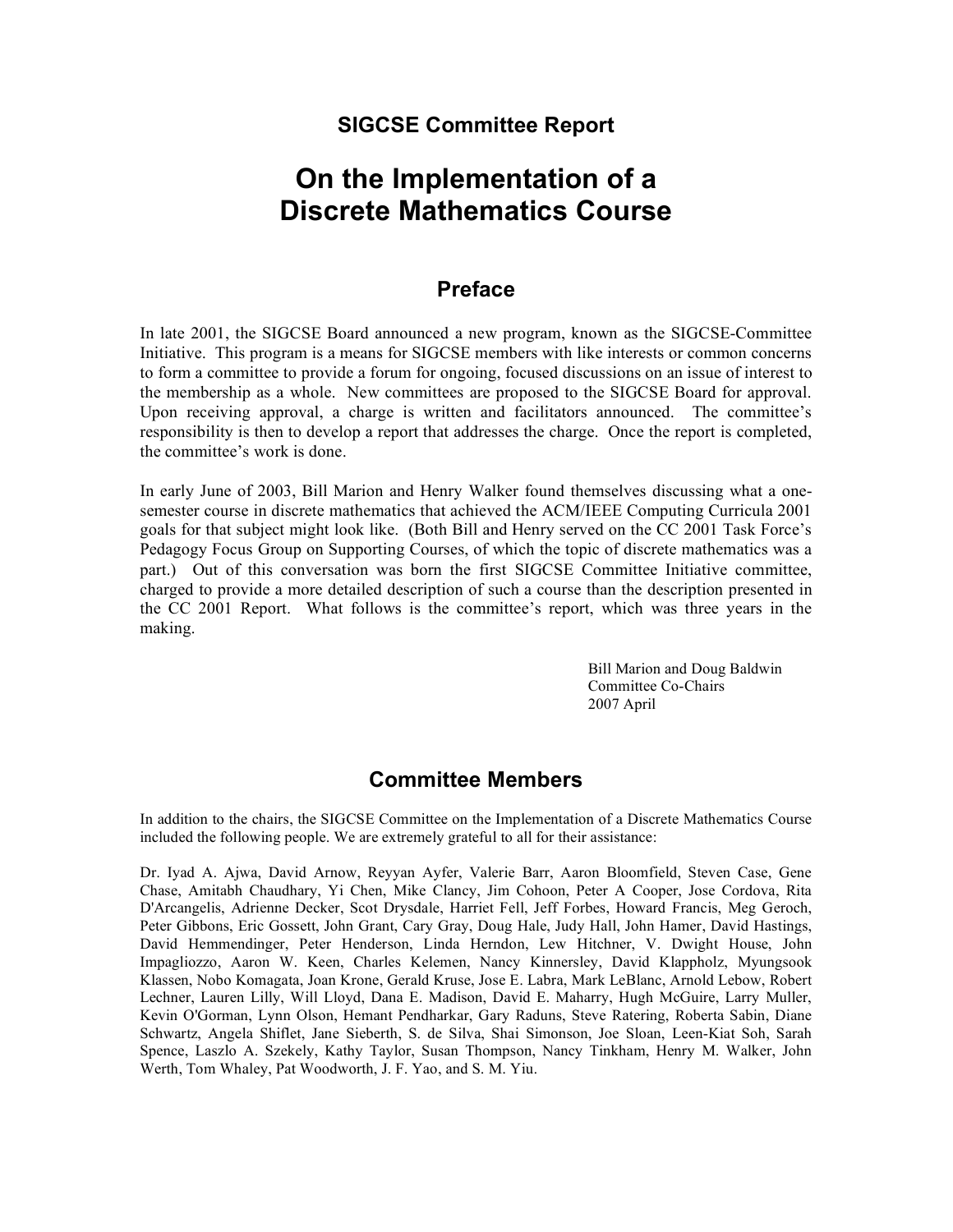#### **SIGCSE Committee Report**

#### **On the Implementation of a Discrete Mathematics Course**

#### **ABSTRACT**

The committee was formed to develop a small number of models for a one-semester discrete mathematics course which meets the needs of computer science majors as articulated in the Joint ACM/IEEE Task Force Report on Computing Curricula 2001-Computer Science Volume (CC2001) [1]. What follows are descriptions of three such models with goals and objectives for each. Examples of syllabi, recommended textbooks, possible homework assignments, hands-on activities and nifty examples are also provided.

#### **BACKGROUND**

In the late 1990s a Joint ACM/IEEE Task Force was formed to revise the undergraduate computing curricula. The Task Force decided to tackle first the curriculum in computer science. At that time most undergraduate programs were following a mixture of models articulated in the 1978 and 1991 guidelines. The Task Force Report was published in December 2001. For the first time the study of discrete mathematics (discrete structures) was seen as foundational to the study of computer science and, therefore, listed as one of the core areas all computer science majors should learn.

In the first draft of the Report six topics in discrete mathematics were identified as the knowledge base for discrete structures—(DS1) functions, relations and sets, (DS2) basic logic, (DS3) proof techniques, (DS4) basics of counting, (DS5) graphs and trees, and (DS6) discrete probability. A Pedagogy Focus Group on Supporting Courses was formed and one of its charges was to build a model for incorporating the topics into some sort of coherent course structure. Keeping in mind that this course model was to be developed from the perspective of what computer science majors needed to know, the Group fairly quickly came to the conclusion that the discrete mathematics material should be taught over two semesters with examples and applications from computer science interwoven with the math topics [9]. The idea was that the applications would enhance the students' understanding of the mathematics being introduced, especially if there were connections made to what the students were learning in their first couple of computer science courses. Thus, the two-semester model was the one that was recommended and most fully developed.

The members of the Task Force agreed with this recommendation, but realized that at many colleges and universities it might not be practical to put in place a two-semester sequence which would be taken early in a student's four-year program. So, they included a one-semester model in the Report. Unfortunately, it wasn't as well-developed as the two-semester one. Hence, there was a recognition that, after the Report came out, a more focused effort would have to be devoted to building a coherent one semester model. That is the purpose of this report.

#### **PROCESS**

In June of 2003 the SIGCSE Board approved the formation of *The Committee on the Implementation of a Discrete Mathematics Course* with Bill Marion of Valparaiso University and Doug Baldwin of SUNY Geneseo as its co-facilitators. The charge given to the committee was "to work toward providing a few  $($ 6) practical models for a one-semester course that will meet the basic needs of undergraduates in a computer science program. To be helpful, the Committee will work to provide the following for each model course:

\* a detailed course outline which would include possible unifying themes for the course, ways in which to organize the course in terms of what material is covered, in what sequence, and possible textbooks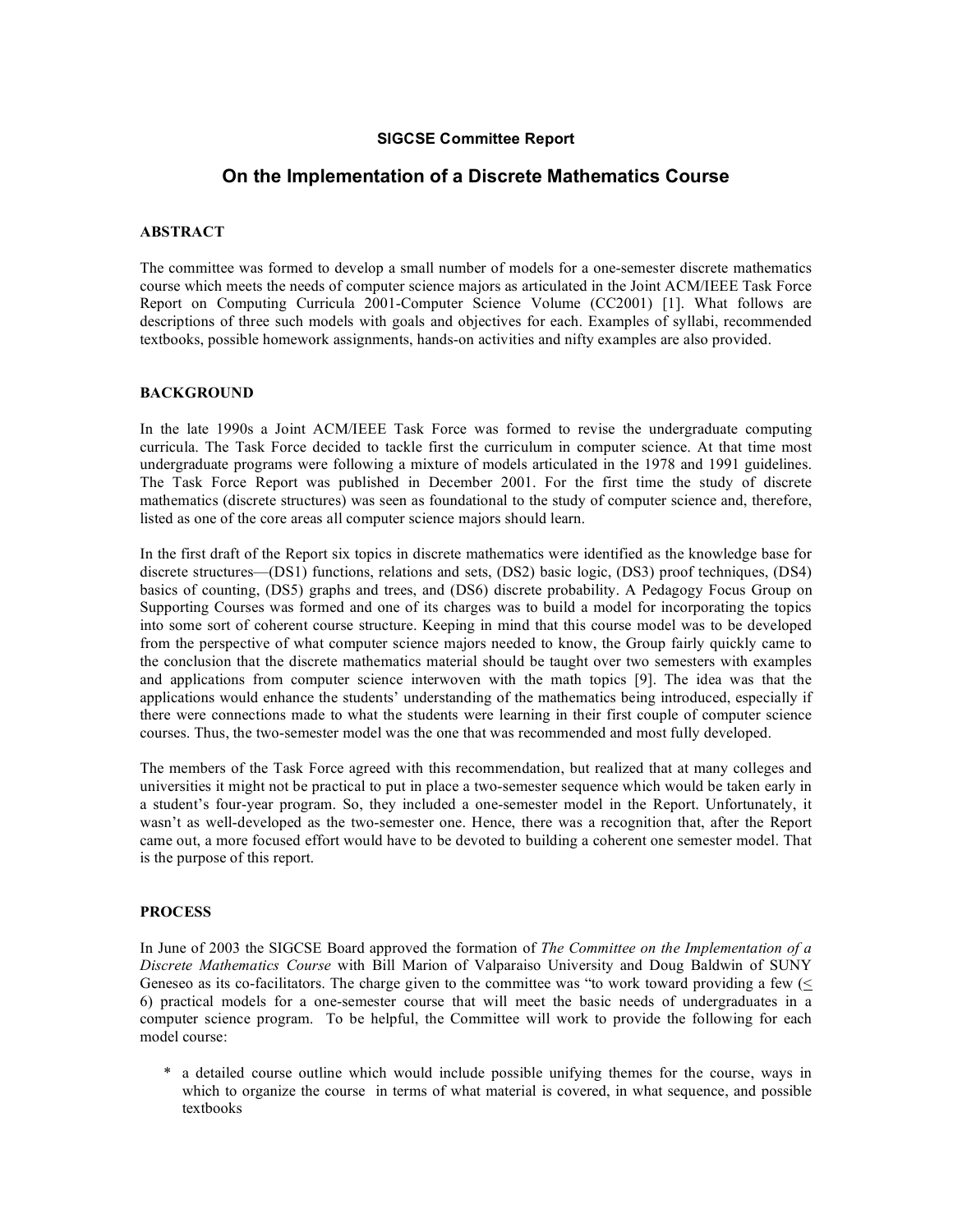- \* detailed laboratory exercises to support possible laboratory sessions throughout the semester
- \* detailed homework assignments
- \* a listing of possible applications that might be covered during the semester, with the idea that each course offering would cover some, but probably not all, of the applications of any specific topic.

Models might include a version of the course that has College Algebra as a prerequisite, a second version that has Precalculus as prerequisite, and a third version that has one or two semesters of Calculus as prerequisite. In addition, models might take into consideration a course that is housed in a mathematics department as well as one in a computer science department. While the content of such courses might be similar, each model would consider the background and sophistication of the students in determining such factors as course pace and exercises. Together, such models could be expected to cover many of the practical contexts found at a wide range of schools." [8]

Shortly after the Board's approval a listserv was set up through ACM and a call went out to the SIGCSE community for those who were interested in the topic to join the committee. By August the committee membership reached sixty. After a month of fruitful discussion about what approaches to take to carry out the charge, the committee agreed on the following first steps.

One, rather than reinvent the wheel, we should find out what types of one-semester courses are already being offered. This might give us some sense of whether there are courses being taught which come close to CS115 [the one semester model in CC2001 Report]. And, two, distill any existing courses into courses of similar types.

By October an electronic survey of eleven relevant questions requiring relatively brief responses was ready to be distributed to computer science and mathematics faculty who teach courses in discrete mathematics that meet the needs of computer science majors. (See Appendix 1 for the survey questions.) The last two questions asked if the respondents would be willing to share with the committee their syllabi and/or receive a follow-up phone call.

The data we received provided us with a wealth of information to digest. The survey responses were then analyzed by Bill Marion and the following highlights were prepared for presentation at a SIGCSE 2004 Special Session [3].

We received 107 responses of which 83 were from departments at which only a one-semester discrete mathematics course was required of computer science majors. Of the 83, the breakdown in terms of type of institution was: 46 Liberal Arts Colleges, 27 Comprehensive Universities and 10 Research Universities.

In Liberal Arts Colleges the computer science major was slightly more likely to be housed in a joint Math/CS department whereas in the other two types the major was overwhelming found in a separate Computer Science department. Regardless, there was almost an even split on the issue of which department the course was taught in. Three other interesting findings were: (i) about half of the departments required their students to take the discrete mathematics course in their first year of study, (ii) a significant majority had set either college algebra or pre-calculus as a prerequisite rather than Calculus I or above and (iii) 16 had a CS I-type course as a prerequisite.

In addition, over 40 included a copy of their syllabus or provided a web address where their syllabus could be accessed.

At the same time as the survey data was being analyzed, the committee was asked by Doug Baldwin to determine what factors might distinguish one model for a semester course from another model. For example, commonalities and differences could be based on context within an institution, e.g., commonalities or differences in the level of preparation required of students, the department teaching the course, etc. Or, they could be based on the themes that motivate and structure the course, such as courses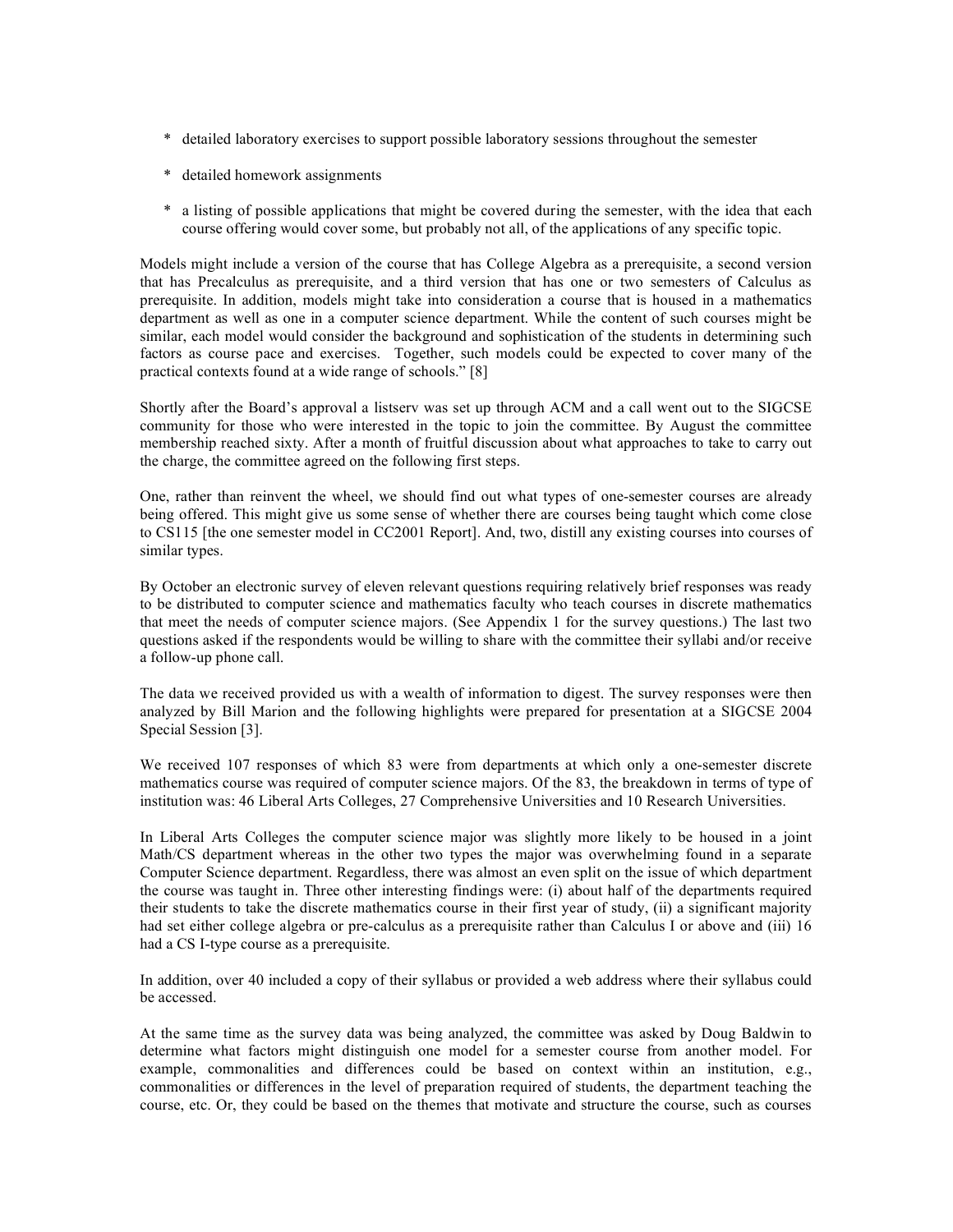motivated by algorithms versus courses motivated by mathematical logic versus courses motivated by cryptology. In the end, the Committee identified three dimensions along which models could be characterized: institutional context, themes, and pedagogies (e.g., lab-based vs lecture-based).

After getting feedback from some of the committee members and those who attended the Special Session we hosted at SIGCSE 2004, we (Bill and Doug) began to review a random selection of the syllabi we had received to see what commonalities and differences there might be among them. One of the things we noticed fairly quickly was that many of the CC2001 topics labeled as DS1 through DS3 were covered by almost all, but not in as much depth as in the recommendations, especially formal logic and proof techniques. There was quite a divergence on what material was covered in DS4, DS5 and DS6, though almost all courses spent some time on counting techniques. In many cases additional material (other than that recommended in CC2001) was introduced. We also discovered that our three dimensional space of models was far more complicated than the reality of the courses actually being taught, which all lay along a single "theme" dimension describing the extent to which courses were built around and motivated by the interests of computer science versus the interests of mathematics.

These observations led us to the view that it was not possible to develop a coherent package and cover all of the core topics. So, we decided to focus on building coherency into the models with the understanding that a number of core topics would have to be treated in other courses. Two models were built, one called a computer science-focused model and the other a math-focused model. With each model we noted which core topics were to be covered, how many hours were to be devoted to each and which would need to be covered elsewhere. In addition, we listed a number of textbooks that could be used if one were to adopt a specific model. In both models the topics in DS1 through DS4 formed the backbone of the course and the amount of time to be spent on logic and proof was strengthened. The major difference between the two was that in the computer science-focused model we interwove a number of computing applications and examples with the mathematics being taught.

In the Fall semester 2004 the committee received the draft we had developed and was asked to suggest modifications and/or identify additional models. Comments we received helped form the outline of the second Special Session, this time at SIGCSE 2005 [5]. At this session the two models were presented. Of the many comments, two led to significant revisions: one, include goals and learning objectives with each of the models and, two, revise the computer-science focused model so that some material in DS5 (graphs and trees) was covered.

The second of the two suggestions was fairly easy to implement, but the first seemed more elusive. Learning objectives were to a large extent fixed by the CC 2001 report—if our charge was to produce a course compatible with those guidelines, we could not adopt learning objectives substantially different from CC 2001's. In the end, we adopted their learning objectives verbatim. We referred the matter of articulating goals to the committee for its guidance, eventually developing the goals listed in the recommendations below. Also, it was now time to ask the committee's help in gathering materials and resources to support the two models, such as homework assignments, lab assignments and additional examples and applications that would enhance the students' understanding of the mathematics being introduced.

At the third and final Special Session (SIGCSE 2006) we presented the revised models and examples of some assignments and exercises [6]. The presentation prompted a discussion about adding a third model, one in which some of the material in DS6 (discrete probability) is included—leaving topics in graphs and trees for another course. Also, a call went out to the audience to provide us with some of their own examples, assignments and applications.

The recommendations are the result of this three-year collaborative effort.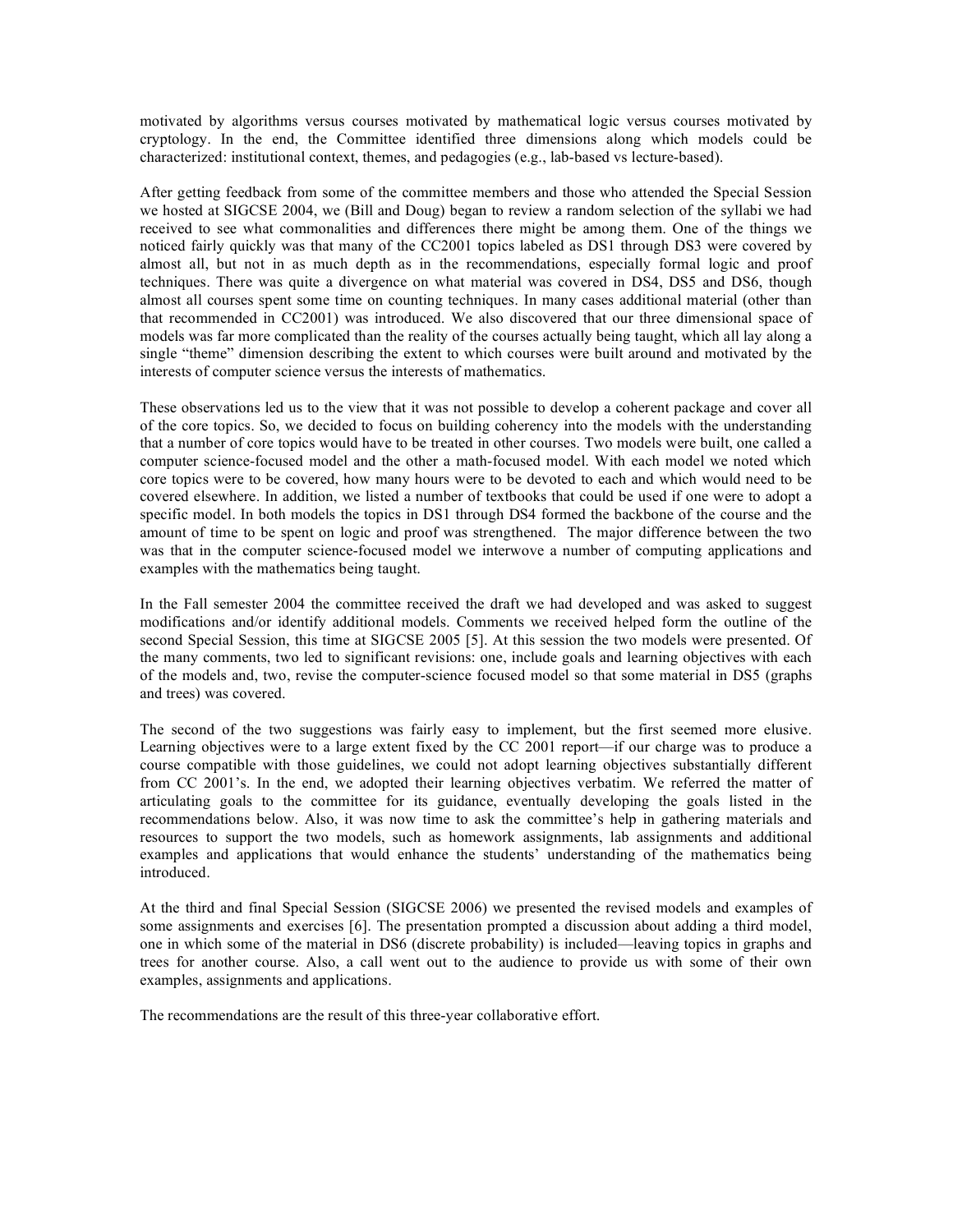#### **RECOMMENDATIONS**

The Committee proposed two recommendations. We summarize them as follows.

Recommendation 1 Three Models for Constructing a One-Semester Course in Discrete Mathematics (A) Computer Science-Focused Model with Graphs and Trees (B) Computer Science-Focused Model with Discrete Probability (C) Mathematics-Focused Model

Recommendation 2 Homework Assignments, Laboratory Exercises, and Applications for each of DS1 through DS6

The contents of the three models for Recommendation 1 appear in Appendix 2A, 2B, and 2C, respectively.. The contents for Recommendation 2 appear in Appendix 3 and 4.

All of these models assume that a course is 40 to 45 hours of classroom instruction. In a semester system, this is typically realized as 14 to 15 weeks of 3 classroom hours each; in a quarter model it is typically realized as about 10 weeks of 4 classroom hours. Our models are designed to account for no more than 39 classroom hours, leaving time for exams, reviews, or small amounts of additional material chosen by the instructor. The models map these hours into semester weeks, but can easily be remapped for quarters.

#### **SUMMARY**

Three model courses have been presented that teach (most of) the CC 2001 discrete structures area in a single semester. As "model courses," the intention is not necessarily that anyone will teach these courses exactly as presented (although doing so is possible), but rather that the courses will serve as reference points for people designing or modifying their own courses.

In developing these models, the Committee realized that fitting the entire CC 2001 discrete structures area into a single semester is not feasible. This was both a problem and an opportunity for the Committee. On the one hand, it meant we could not produce models that covered the entire discrete structures area; every model would have to leave some topics to be covered in other courses. People designing one-semester courses from these models must be aware of this condition! However, not covering all topics in a single course also meant that each model could focus on certain aspects of discrete structures, even exceeding CC 2001 recommendations in some areas in order to thoroughly teach students to appreciate and use those elements of discrete mathematics. Differences between models reflect different choices of focus in this regard—primarily whether to focus on mathematical abstractions or on computing applications, and secondarily which topics to develop in the discrete structures course and which to develop in other courses.

The Committee hopes that these models will be helpful to the computer science and mathematics education communities at large. We encourage people to examine these models, use them, and report the results. Both Committee chairs welcome comments and feedback from the community.

Doug Baldwin Bill Marion

baldwin@geneseo.edu Bill.MarionJr@valpo.edu

#### **REFERENCES**

- [1] ACM/IEEE Task Force Report on Computing Curricula 2001-Computer Science, Volume, December 2001. http://www.acm.org/education/curricula.html
- [2] Baldwin, D., Henderson, P. Math Thinking Group. http://www.math-in-cs.org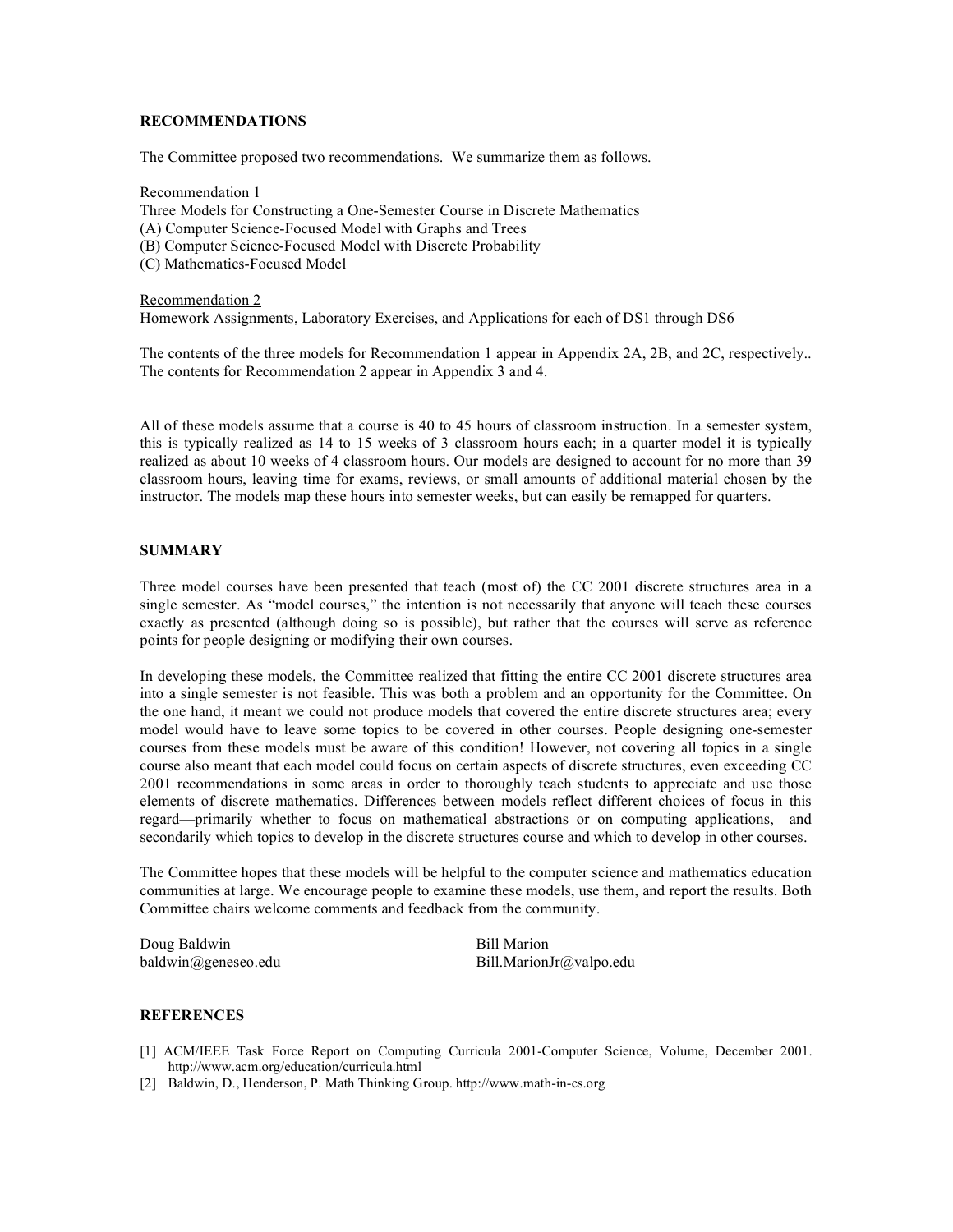- [3] Baldwin D., Marion, B., Walker, H., Status Report on the SIGCSE Committee on the Implementation of a Discrete Mathematics Course. In *SIGCSE Technical Symposium on Computer Science Education*, pages 98-9, March 2004.
- [4] Baldwin, D., Scragg, G., *Algorithms and Data Structures: The Science of Computing*, Charles River Media, Inc., 2004.
- [5] Marion, B., Status Report on the SIGCSE Committee on the Implementation of a Discrete Mathematics Course. In *SIGCSE Technical Symposium on ComputerScience Education*, pages 194-5, February 2005.
- [6] Marion, B., Final Oral Report on the SIGCSE Committee on the Implementation of a Discrete Mathematics Course. In *SIGCSE Technical Symposium on Computer Science Education*, pages 268-9, March 2006.
- [7] Rosen, K. *Discrete Mathematics and Its Applications* (5th Ed.), McGraw-Hill Companies, Inc, 2003.
- [8] Walker, H., SIGCSE Committee on the Implementation of a Discrete Mathematics Course. http://www.sigcse.org/topics/committees.shtml
- [9] Walker, H., Report of the Supporting Courses Pedagogy Focus Group http://www.cs.grinnell.edu/~walker /curriculum/pedagogy-5.2.html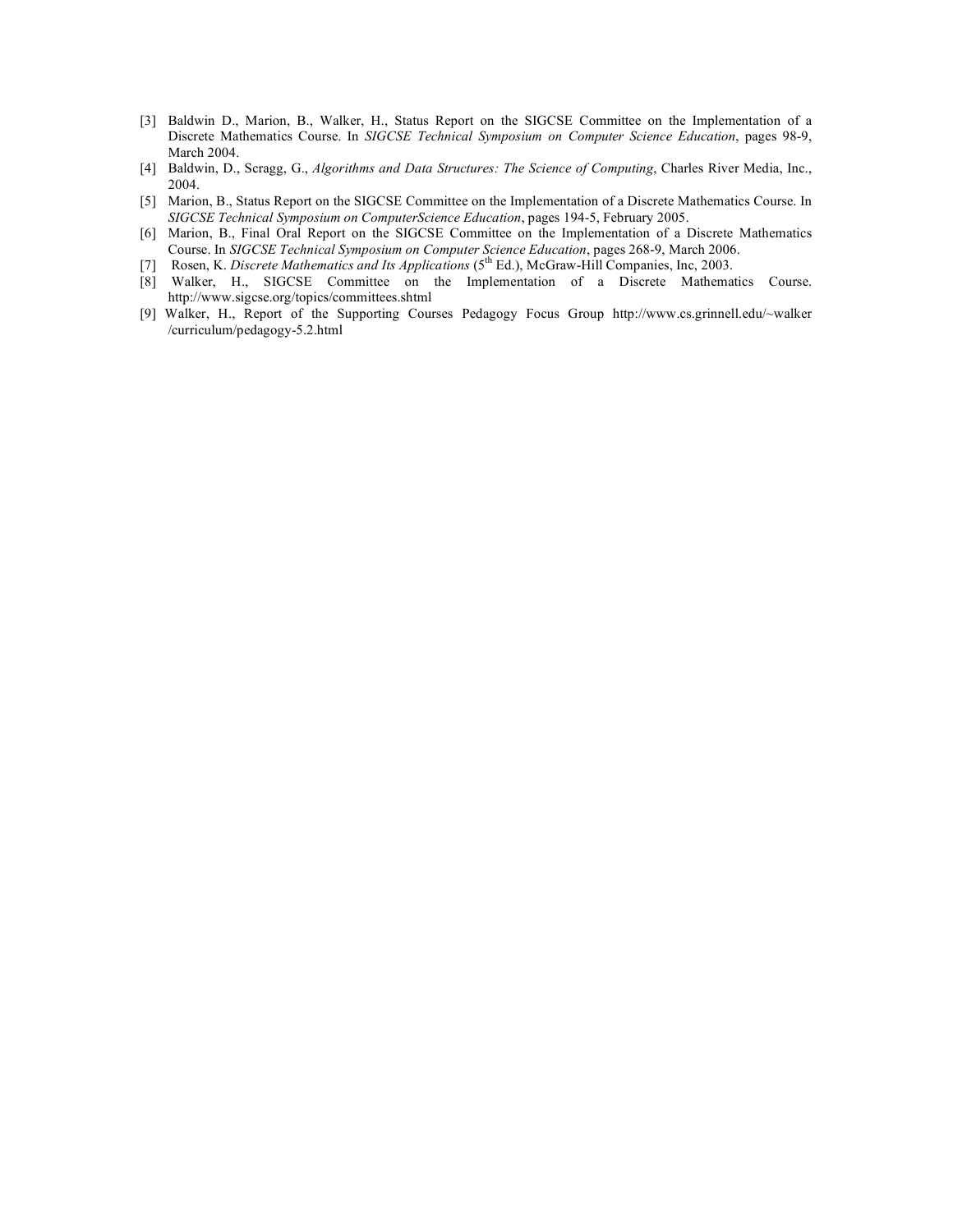#### **APPENDIX 1**

#### **SURVEY**

Name of respondent: Email address of respondent: Name of college or university:

For each question, mark your response with X (to the right).

#### 1. Type of College/University

Two-year Liberal Arts Comprehensive Research Other (Explain)

#### 2. Type of Department

Joint Math and CS Separate within Arts and Sciences Separate within College of Engineering Separate within College of Business Other (Explain)

#### 3. Type of Major

Computer Science Computer Engineering Other (Explain)

#### 4. Discrete Mathematics (Discrete Structures) Course for CS majors is

Required Elective No Discrete Math Course Other (Explain)

#### 5. Prerequisite(s) for the Discrete Math course

College Algebra Precalculus Calculus I CS I Other (Explain)

#### 6. Discrete Math Course for CS majors is taught by

Math Department CS Department Other (Explain)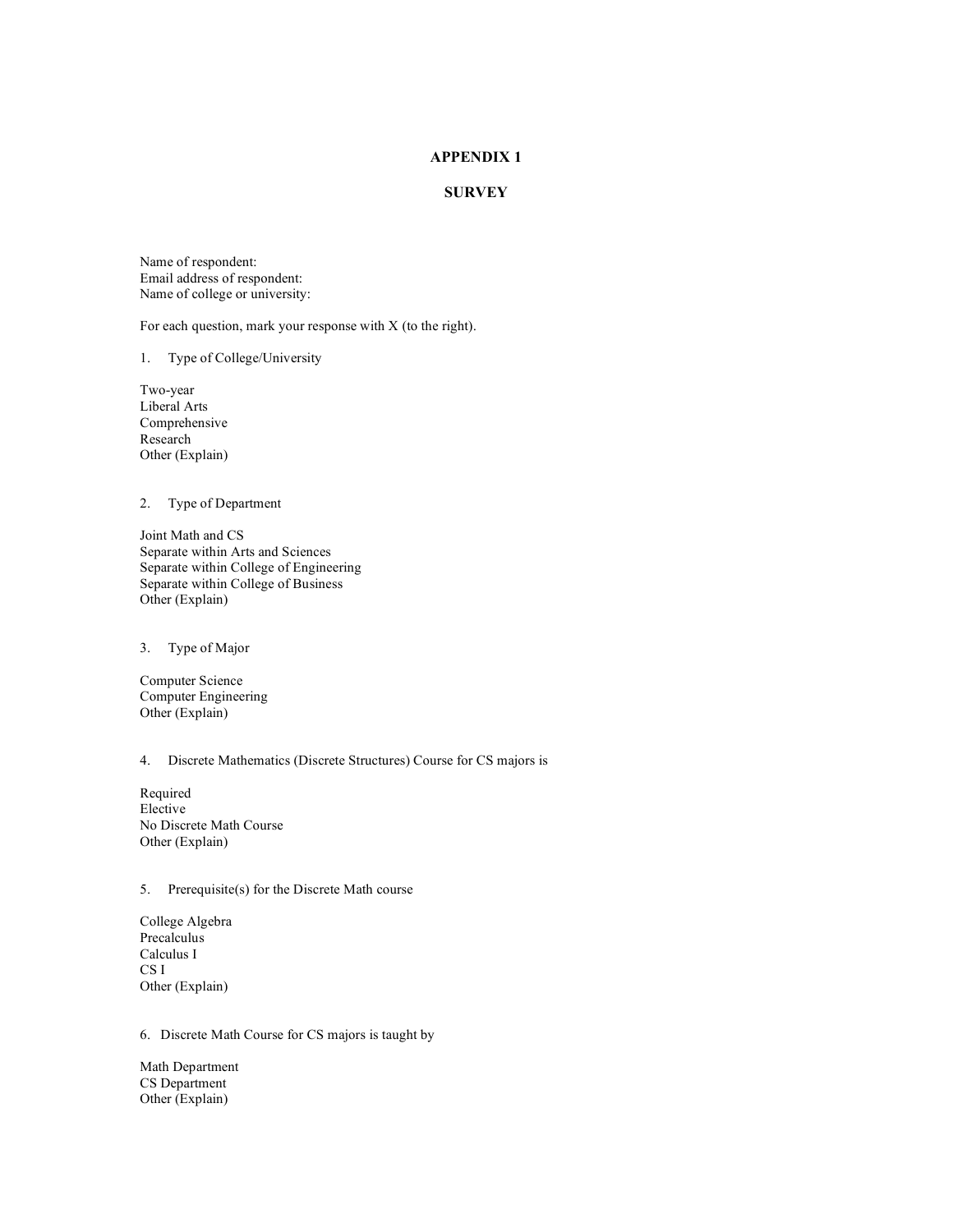7. Discrete Math Course is required or typically scheduled

Prior to beginning the CS major During the first year of the CS major During the second year of the CS major After the second year of the CS major

8. Discrete Math Course is taught as a

One-semester course Two-semester course sequence One-quarter course Two-quarter course Other (Explain)

If your answer to question #8 was a "one-semester or one-quarter course", please answer these last three questions; otherwise, you are done.

9. Do you cover material related to

DS<sub>1</sub> DS2 DS3 DS4 DS<sub>5</sub> D<sub>S6</sub> Other (List additional topics)

- 10. If you are willing to share your syllabus, either email it to me at Bill.Marion@valpo.edu or send me a hard copy at Bill Marion, Dept. of Math and CS, Valparaiso University, Valparaiso, IN 46383 or provide me with your web address
- 11. Would you be willing to receive a follow-up phone call from a member of the committee if we wish more information about your course? If so, please list your office phone number.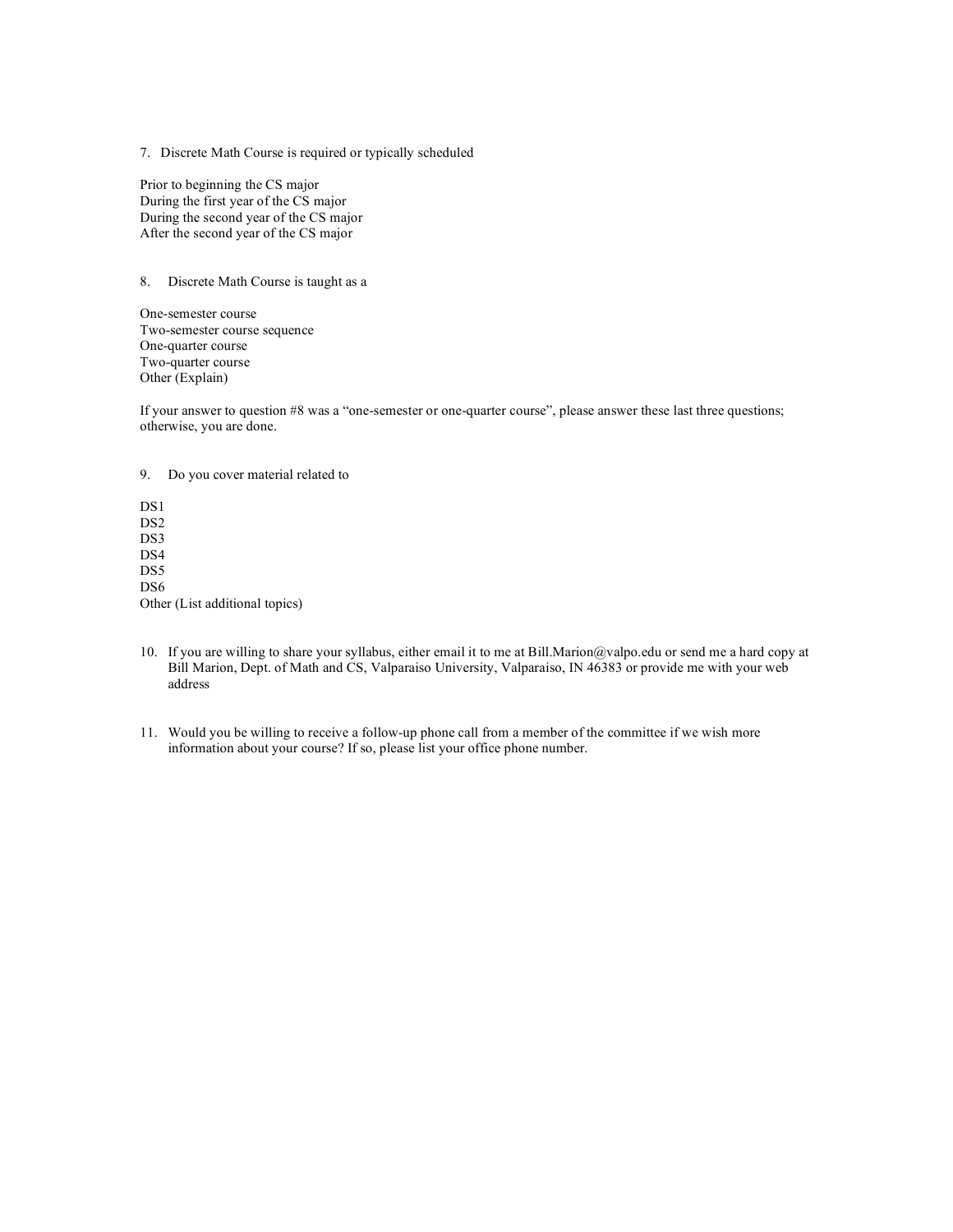#### **APPENDIX 2A**

#### **COMPUTER SCIENCE-FOCUSED MODEL WITH GRAPHS AND TREES**

#### **Goals**

Introduce a formal system (propositional and predicate logic) on which mathematical reasoning is based.

Develop an understanding of how to read and construct valid mathematical arguments (proofs) and understand mathematical statements (theorems).

Develop the ability to see a problem from a mathematical perspective.

Introduce various problem-solving strategies, especially thinking algorithmically (both iterative and recursive).

Introduce important discrete data structures such as sets, relations, discrete functions, graphs and trees.

Motivate the need for mathematical structures and techniques by introducing computing applications.

#### **Learning Objectives**

(From the ACM/IEEE Joint Task Force on Computing Curricula, "Computing Curricula 2001: Computer Science," Dec. 2001, available at http://www.computer.org/portal/cms\_docs\_ieeecs/ieeecs/education /cc2001/cc2001.pdf)

#### DS1. Functions, relations, and sets

- 1 Explain with examples the basic terminology of functions, relations, and sets.
- 2 Perform the operations associated with sets, functions, and relations.
- 3 Relate practical examples to the appropriate set, function, or relation model, and interpret the associated operations and terminology in context.
- 4 Demonstrate basic counting principles, including uses of diagonalization and the pigeonhole principle.

#### DS2. Basic logic

- 1 Apply formal methods of symbolic propositional and predicate logic.
- 2 Describe how formal tools of symbolic logic are used to model algorithms and real-life situations.
- 3 Use formal logic proofs and logical reasoning to solve problems such as puzzles.
- 4 Describe the importance and limitations of predicate logic.

#### DS3. Proof techniques

- 1 Outline the basic structure of and give examples of each proof technique described in this unit.
- 2 Discuss which type of proof is best for a given problem.
- 3 Relate the ideas of mathematical induction to recursion and recursively defined structures.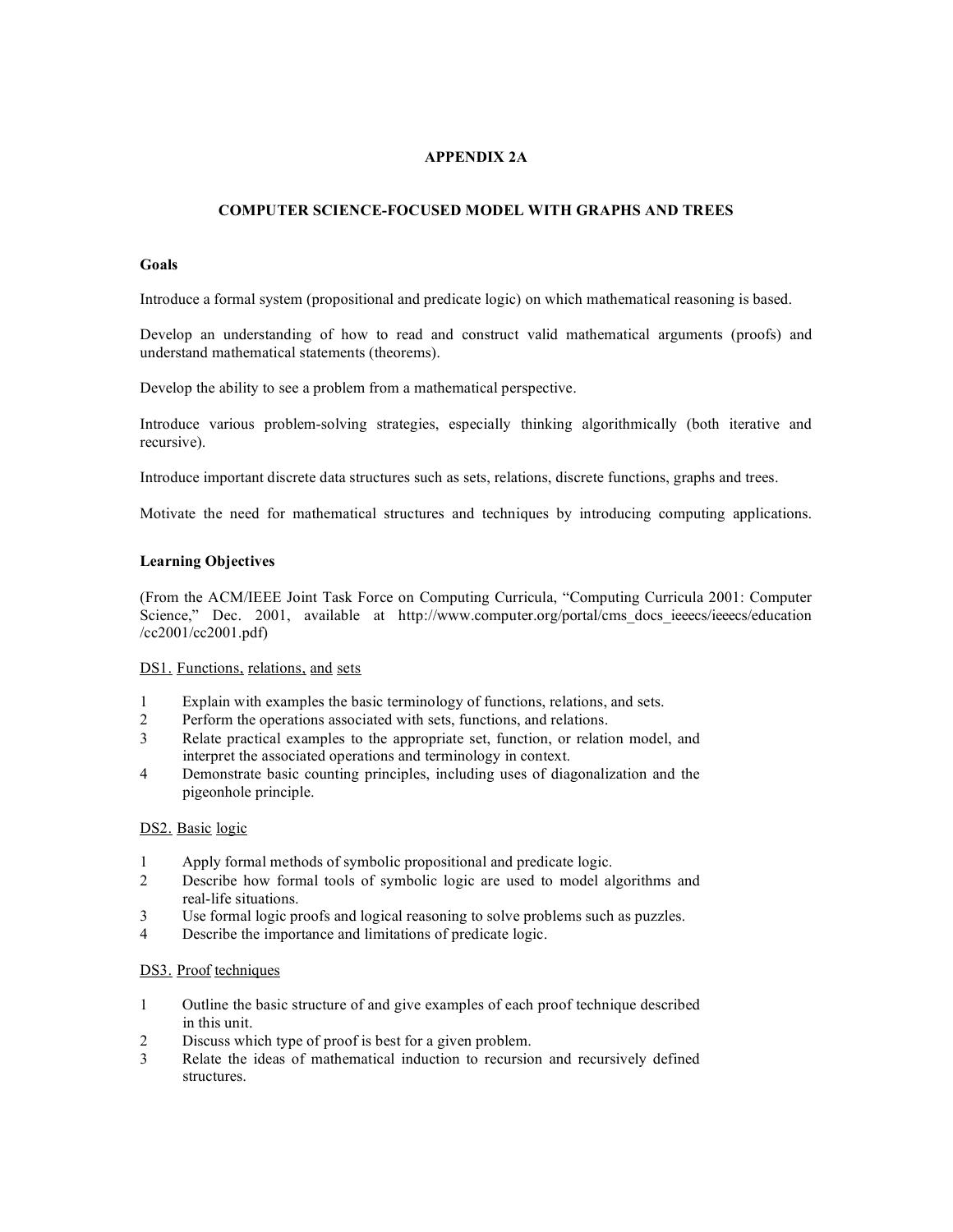4 Identify the differences among weak, strong and structural induction and give examples of the appropriate use of each.

#### DS4. Basics of counting

- 1 Compute permutations and combinations of a set, and interpret the meaning in the context of the particular application.
- 2 State the definition of the Master theorem.
- 3 Solve a variety of basic recurrence equations.<br>4 Analyze a problem to create relevant recurrer
- 4 Analyze a problem to create relevant recurrence equations or to identify important counting questions.

#### DS5. Graphs and trees

- 1 Illustrate by example the basic terminology of graph theory, and some of the properties and special cases of each.
- 2 Demonstrate different traversal methods for trees and graphs.
- 3 Model problems in computer science using graphs and trees.
- 4 Relate graphs and trees to data structures, algorithms, and counting.

#### **Course Outline**

DS2. Basic Logic (9 hours)

- Week 1 propositional logic, connectives, truth tables, tautology, contradiction, logical equivalences, modus ponens/modus tolens.
- Week 2 predicate logic, quantifiers, valid arguments.
- Week 3 possible applications: logic programming, proof by resolution, digital logic circuits.

DS3. Proof Techniques (12 hours)

- Week 4 nature of proof, direct and indirect proofs, proof by contradiction, counterexamples, existence and constructive proofs.
- Week 5 possible applications: number-theoretic proofs, RSA algorithm, Halting problem.
- Week 6 math induction (weak, strong, structural), well-ordering principle.
- Week 7 possible applications: standard searching and sorting algorithms, algorithm correctness arguments, recursive definitions, iterative and recursive algorithms.

DS1. Functions, Relations, Sets (6 hours)

- Week 8 sets, set theoretic proofs, functions; applications to asymptotic behavior, analysis of algorithms.
- Week 9 cardinality, relations; applications to computability, relational databases.

DS4. Basics of Counting (6 hours)

- Week 10 counting arguments (addition and multiplication principles), permutations and combinations, combinatorial arguments, pigeonhole principle; applications to analysis of algorithms.
- Week 11 recurrence relations, homogeneous and non-homogeneous linear recurrence relations with constant coefficients, Master Theorem; applications to analysis of algorithms.

DS5. Graphs and Trees (6 hours)

Week 12 – Directed and undirected graphs, traversal algorithms; applications of previous material on relations and counting to graphs (e.g., transitive closure) and analysis of graph algorithms.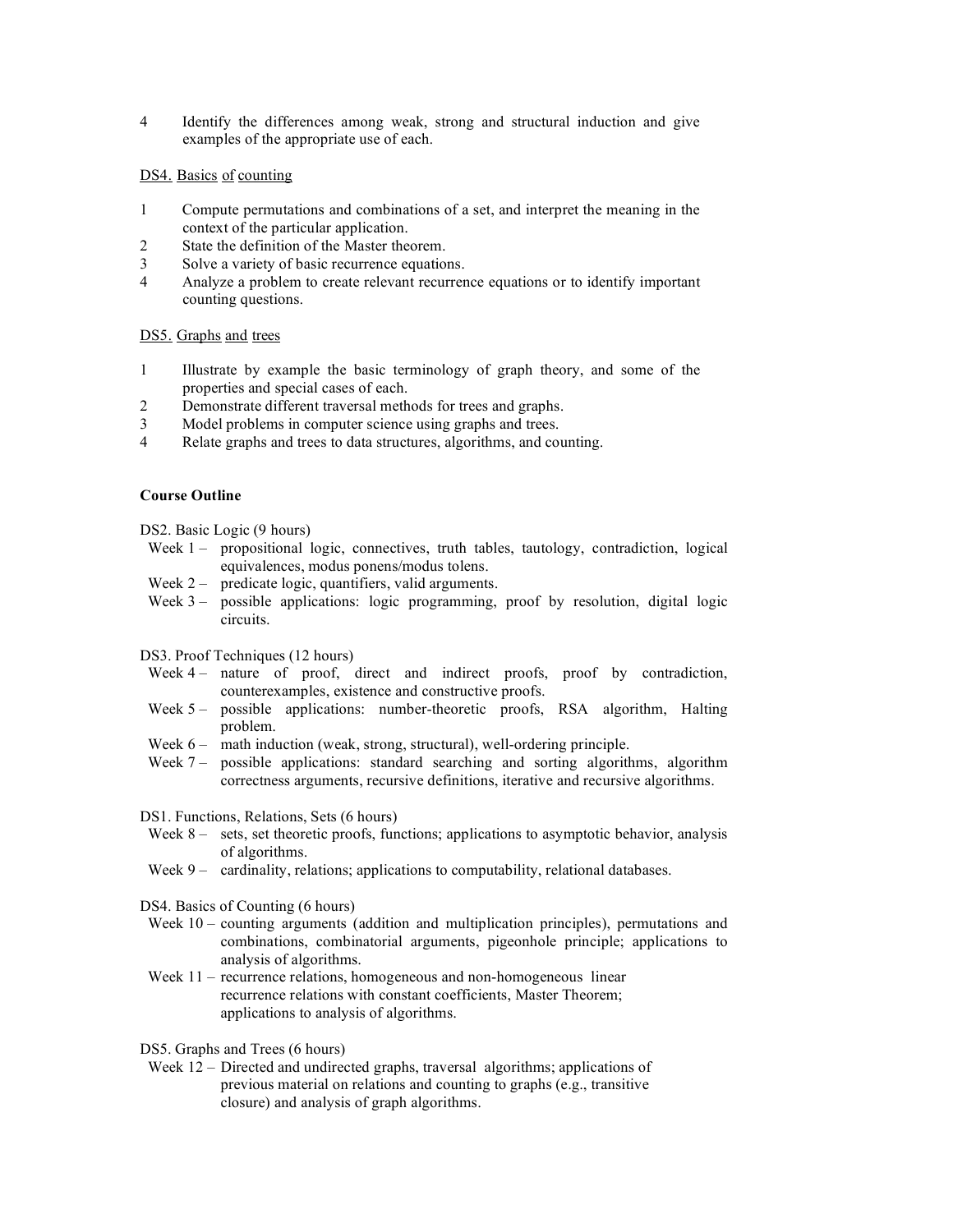Week 13 –Trees, spanning trees including greedy algorithms; applications of previous material on proofs and counting to analysis of trees and tree algorithms (e.g., structural induction involving trees, recurrence relations arising from trees).

#### **Some Possible Texts**

Epp, *Discrete Mathematics with Applications* Gersting, *Mathematical Structures for Computer Science* Hein, *Discrete Mathematics* Johnsonbaugh, *Discrete Mathematics* Maurer and Ralston, *Discrete Algorithmic Mathematics* Rosen: *Discrete Mathematics and Its Applications*

#### **Notes**

This model exceeds CC2001's recommendations for time allotted to DS4 and DS5 to allow time to apply previous material to proofs and analyses related to graphs and trees. An instructor could, in principle, scale this back to make room for other material, but the Committee believes that the on-going application of proofs, logic, and similar material provides important reinforcement in a context that makes the subjects' relevance to computer science clearer.

This model leaves DS6, Discrete Probability, to be covered in a separate probability/statistics course.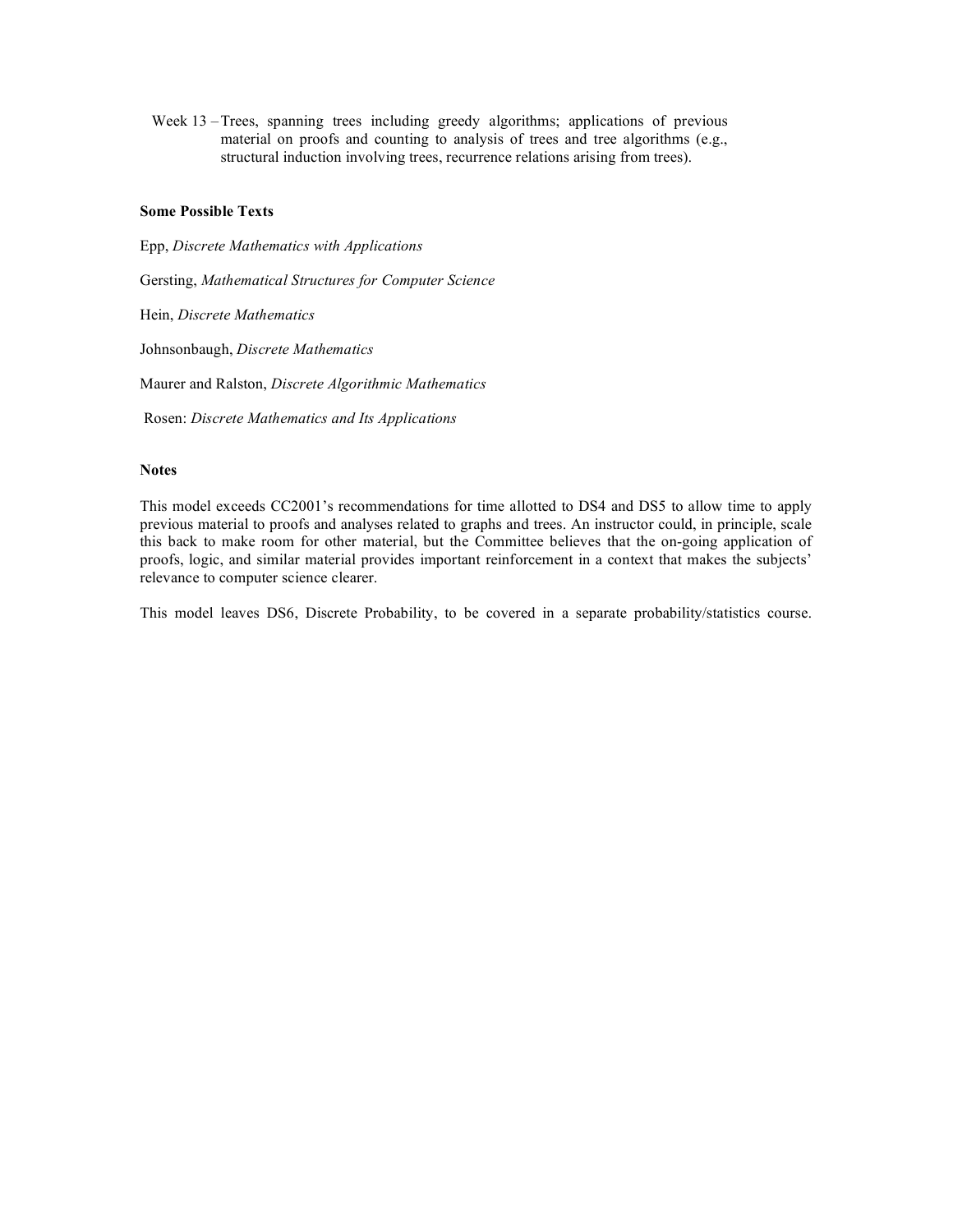#### **APPENDIX 2B**

#### **COMPUTER SCIENCE-FOCUSED MODEL WITH DISCRETE PROBABILITY**

#### **Goals**

Introduce a formal system (propositional and predicate logic) on which mathematical reasoning is based.

Develop an understanding of how to read and construct valid mathematical arguments (proofs) and understand mathematical statements (theorems).

Develop the ability to see a problem from a mathematical perspective.

Introduce various problem-solving strategies, especially thinking algorithmically (both iterative and recursive).

Introduce important discrete data structures such as sets, relations, and discrete functions.

Introduce discrete probability and expectation.

Motivate the need for mathematical structures and techniques by introducing computing applications.

#### **Learning Objectives**

(From the ACM/IEEE Joint Task Force on Computing Curricula, "Computing Curricula 2001: Computer Science," Dec. 2001, available at http://www.computer.org/portal/cms docs ieeecs/ieeecs/education /cc2001/cc2001.pdf)

DS1. Functions, relations, and sets

- 1 Explain with examples the basic terminology of functions, relations, and sets.
- 2 Perform the operations associated with sets, functions, and relations.
- 3 Relate practical examples to the appropriate set, function, or relation model, and interpret the associated operations and terminology in context.
- 4 Demonstrate basic counting principles, including uses of diagonalization and the pigeonhole principle.

#### DS2. Basic logic

- 1 Apply formal methods of symbolic propositional and predicate logic.
- 2 Describe how formal tools of symbolic logic are used to model algorithms and real-life situations.
- 3 Use formal logic proofs and logical reasoning to solve problems such as puzzles.
- 4 Describe the importance and limitations of predicate logic.

#### DS3. Proof techniques

- 1 Outline the basic structure of and give examples of each proof technique described in this unit.
- 2 Discuss which type of proof is best for a given problem.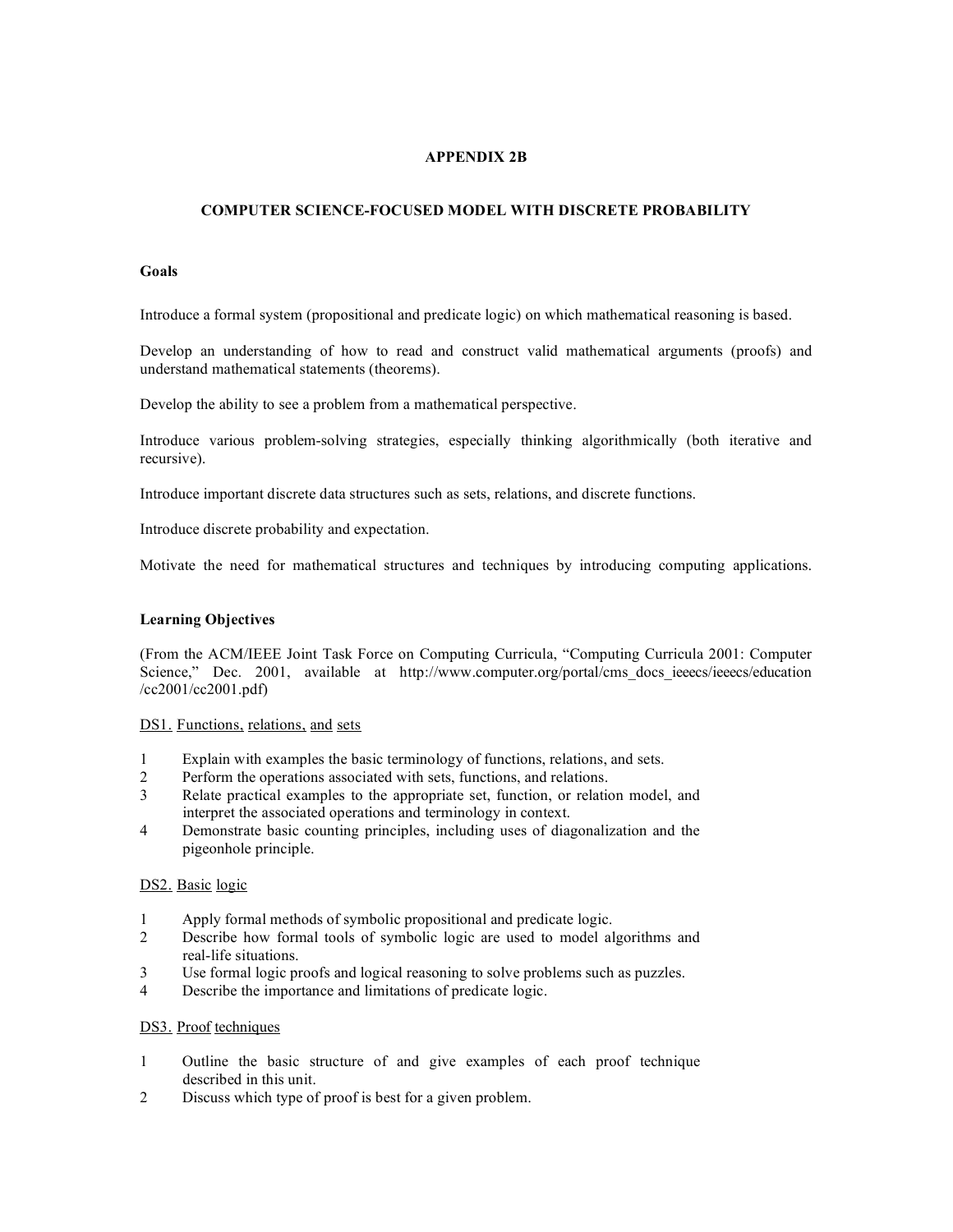- 3 Relate the ideas of mathematical induction to recursion and recursively defined structures.
- 4 Identify the differences among weak, strong and structural induction and give examples of the appropriate use of each.

#### DS4. Basics of counting

- 1 Compute permutations and combinations of a set, and interpret the meaning in the context of the particular application.
- 2 State the definition of the Master theorem.
- 3 Solve a variety of basic recurrence equations.
- 4 Analyze a problem to create relevant recurrence equations or to identify important counting questions.

DS6. Discrete Probability

- 1 Calculate the probabilities of events and expectations of random variables for elementary problems such as games of chance.
- 2 Differentiate between dependent and independent events.
- 3 Apply the binomial theorem to independent events, and Bayes theorem to dependent events.
- 4 Apply the tools of probability to solve problems such as the Monte Carlo method, the average case analysis of algorithms, and hashing.

#### **Course Outline**

DS2. Basic Logic (9 hours)

- Week 1 propositional logic, connectives, truth tables, tautology, contradiction, logical equivalences, modus ponens/modus tolens
- Week  $2 -$  predicate logic, quantifiers, valid arguments
- Week 3 possible applications: logic programming, proof by resolution, digital logic circuits

DS3. Proof Techniques (12 hours)

- Week 4 nature of proof, direct and indirect proofs, proof by contradiction, counterexamples, existence and constructive proofs.
- Week 5 possible applications: number-theoretic proofs, RSA algorithm, Halting problem.
- Week 6 math induction (weak, strong, structural), well-ordering principle.
- Week  $7 -$  possible applications: standard searching and sorting algorithms, algorithm correctness arguments, recursive definitions, iterative and recursive algorithms.

DS1. Functions, Relations, Sets (6 hours)

- Week 8 sets, set theoretic proofs, functions; applications to asymptotic behavior, analysis of algorithms.
- Week 9 cardinality, relations; applications to computability, relational databases.

DS4. Basics of Counting (6 hours)

- Week 10 counting arguments (addition and multiplication principles), permutations and combinations, combinatorial arguments, pigeonhole principle; applications to analysis of algorithms.
- Week 11 recurrence relations, homogeneous and non-homogeneous linear recurrence relations with constant coefficients, Master Theorem; applications to analysis of algorithms.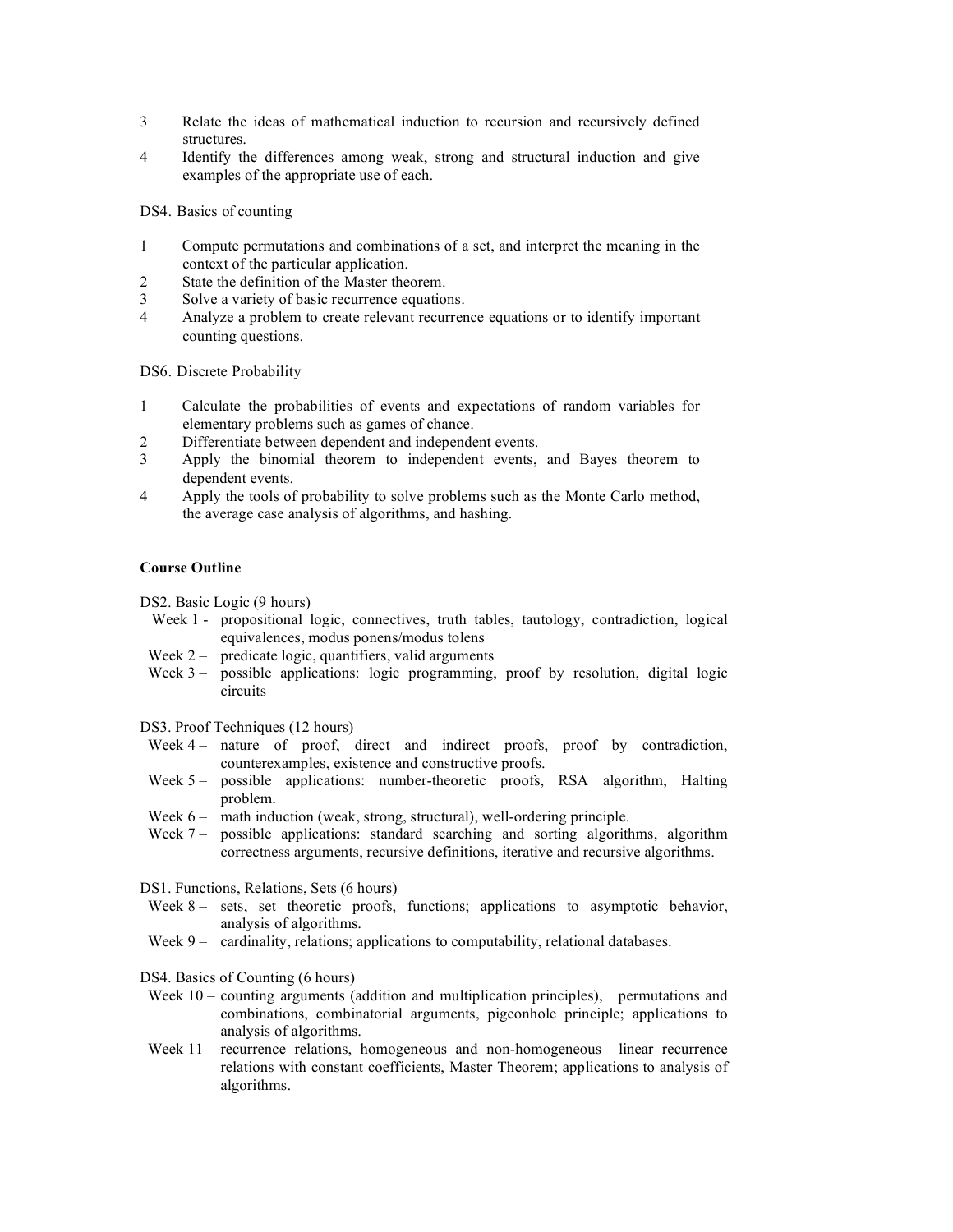DS6. Discrete Probability (6 hours)

- Week 12 Basic concepts of probability: probability space, independent and dependent events, random variables and expected values, the binomial theorem and Bayes theorem.
- Week 13 Possible applications: average execution time of algorithms, hashing, the Monte Carlo method or other randomized algorithms.

#### **Some Possible texts**

Epp, *Discrete Mathematics with Applications*

Gersting, *Mathematical Structures for Computer Science*

Hein, *Discrete Mathematics*

Johnsonbaugh, *Discrete Mathematics*

Maurer and Ralston, *Discrete Algorithmic Mathematics*

Rosen, *Discrete Mathematics and Its Applications*

#### **Notes**

This model exceeds CC2001 recommendations for time allotted to DS4 to allow time to apply previous material to reasoning about counting. An instructor could, in principle, scale this back to make room for other material, but the Committee believes that on-going application of proofs, logic, and similar material provides important reinforcement that will improve learning of both the subjects being applied and the ones to which they are applied.

This model leaves DS5, Graphs and Trees, to be covered in a separate algorithms/data structures course.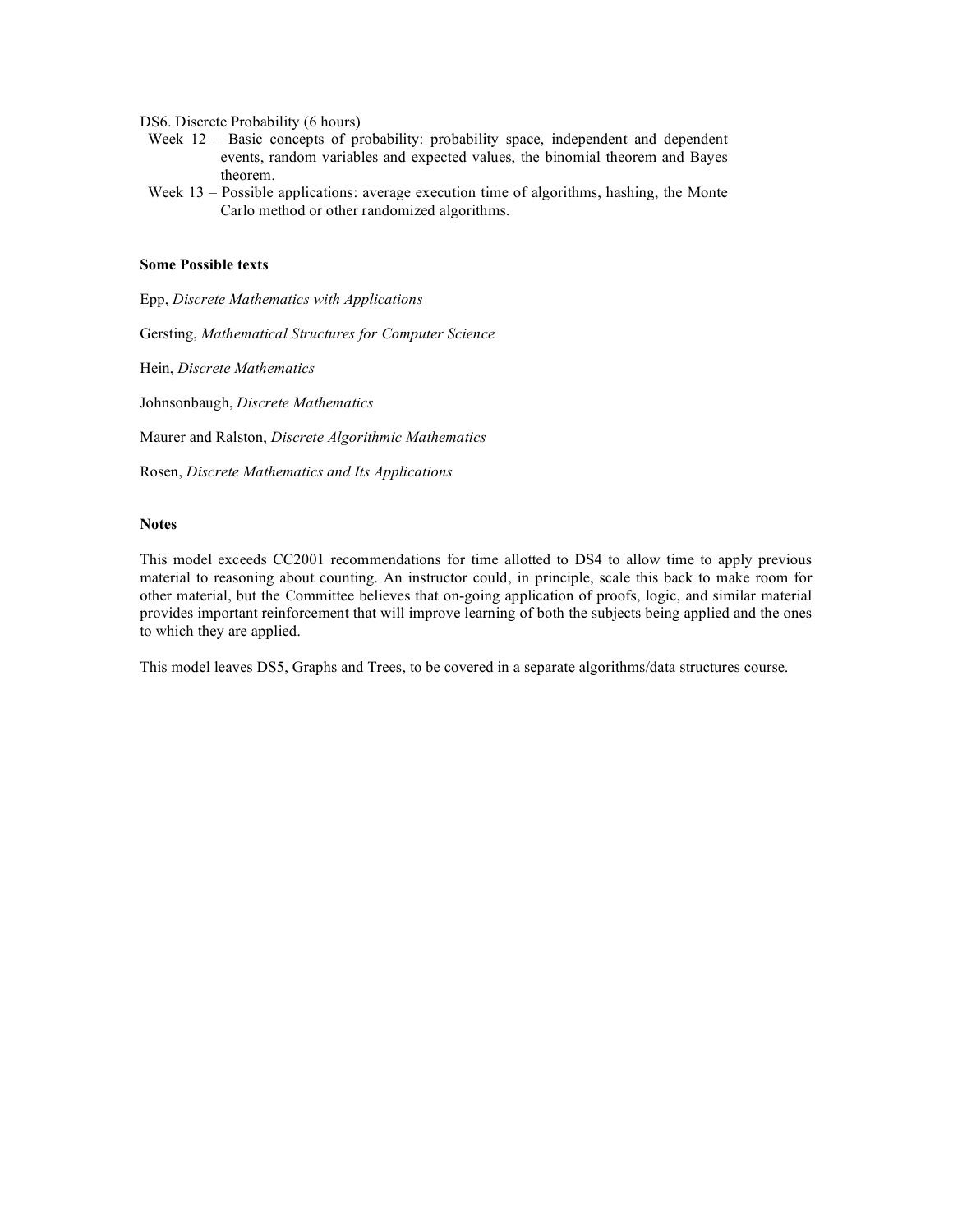#### **APPENDIX 2C**

#### **MATHEMATICS-FOCUSED MODEL**

#### **Goals**

Introduce a formal system (propositional and predicate logic) on which mathematical reasoning is based.

Develop an understanding of how to read and construct valid mathematical arguments (proofs) and understand mathematical statements (theorems).

Develop the ability to see a problem from a mathematical perspective, and to use mathematical problemsolving strategies and tools to solve it.

Introduce important discrete data structures such as sets, relations and discrete functions.

#### **Learning Objectives**

(From the ACM/IEEE Joint Task Force on Computing Curricula, "Computing Curricula 2001: Computer Science," Dec. 2001, available at http://www.computer.org/portal/cms\_docs\_ieeecs/ieeecs/education /cc2001/cc2001.pdf)

DS1. Functions, relations, and sets

- 1 Explain with examples the basic terminology of functions, relations, and sets.
- 2 Perform the operations associated with sets, functions, and relations.
- 3 Use appropriate set, function, or relation models to analyze practical examples, and interpret the associated operations and terminology in context.
- 4 Apply basic counting principles, including uses of diagonalization and the pigeonhole principle.

#### DS2. Basic logic

- 1 Apply formal methods of symbolic propositional and predicate logic.
- 2 Describe how formal tools of symbolic logic are used to model algorithms and real-life situations.
- 3 Use formal logic proofs and logical reasoning to solve problems such as puzzles.
- 4 Describe the importance and limitations of predicate logic.

#### DS3. Proof techniques

- 1 Outline the basic structure of and give examples of each proof technique described in this unit.
- 2 Discuss which type of proof is best for a given problem.
- 3 Relate the ideas of mathematical induction to recursion and recursively defined structures.
- 4 Identify the differences among, weak, strong and structural induction and give examples of the appropriate use of each.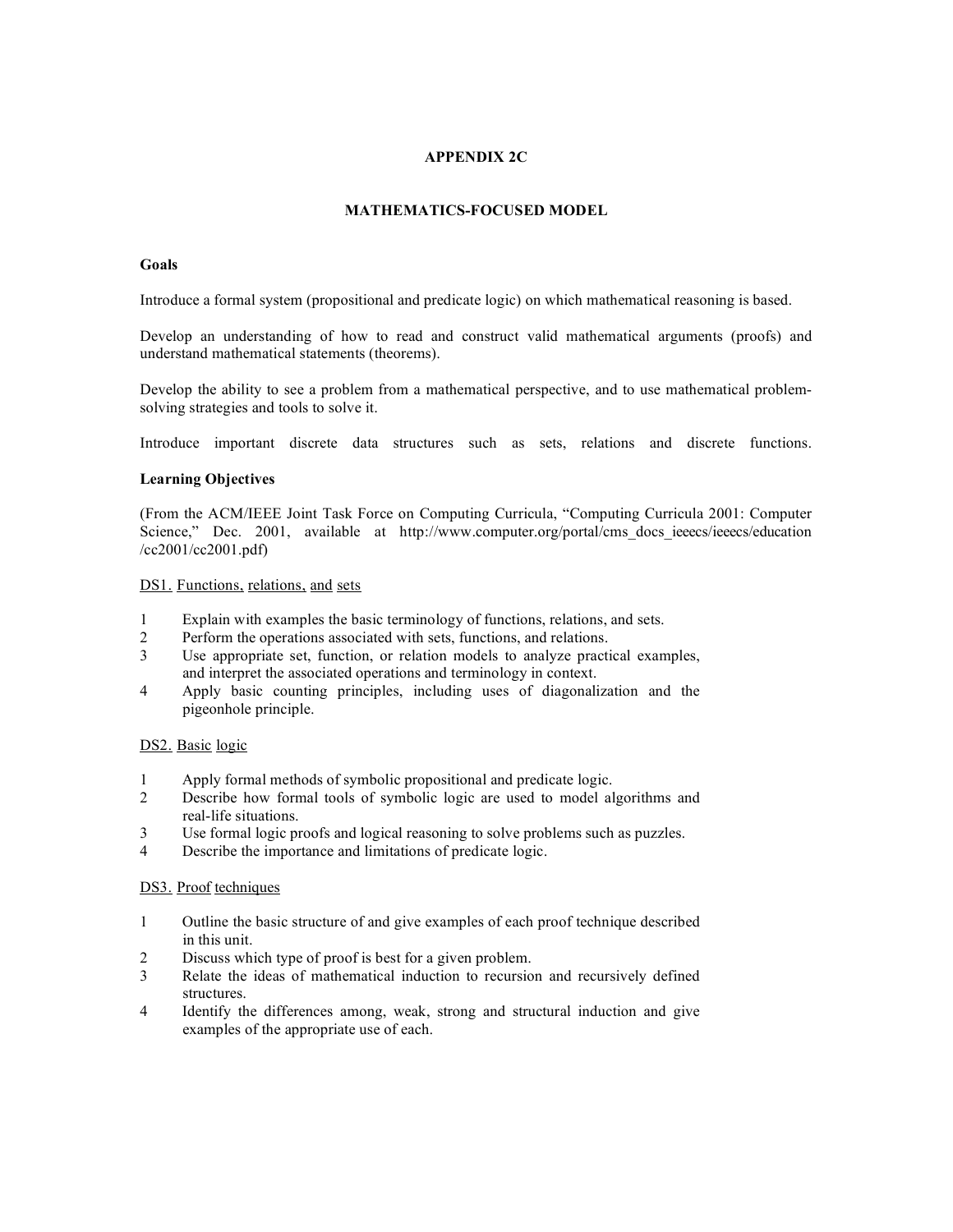#### DS4. Basics of counting

- 1 Compute permutations and combinations of a set, and interpret the meaning in the context of the particular application.
- 2 State the definition of the Master theorem.
- 3 Solve a variety of basic recurrence equations.
- 4 Use recurrence equations and/or counting techniques to analyze practical problems.

#### **Course Outline**

DS2. Basic Logic (9 hours)

- Week 1 propositional logic, connectives, truth tables.
- Week 2 normal forms, validity, modus ponens/modus tolens.
- Week 3 predicate logic, quantifiers, limitations.

#### DS3. Proof Techniques (12 hours)

- Week 4 transition from logic, basic notions, structure, direct proof.
- Week 5 counterexample, contraposition, contradiction.
- Week  $6 -$  induction, including strong induction.
- Week 7 (advanced/foundational induction) recursive definitions, well orderings.

DS1. Functions, Relations, Sets (9 hours)

- Week 8 sets, cardinality, the pigeonhole principle.
- Week  $9 -$  functions.

Week 10 – relations.

DS4. Basics of Counting (9 hours)

Week  $11$  – counting arguments, permutations & combinations. Weeks 12-13 – recurrence relations.

#### **Some Possible Texts**

Epp, *Discrete Mathematics with Applications*

Johnsonbaugh, *Discrete Mathematics*

#### **Notes**

This model exceeds CC2001's recommendations for time allotted to DS1 and DS4 to allow students to really learn the material. An instructor could, in principle, scale these back to make room for other material, but doing so compromises the goal of producing a solid, 1-semester, math-oriented, discrete structures course that fits within a CC2001-compliant curriculum.

This model leaves DS5, Graphs and Trees to be covered in CS2 and/or Algorithms. While some of this material could be brought into this course by spending less time on DS1 and/or 4, it seems better for the math-focused model course to remain strong on fundamental mathematical concepts at the expense of requiring other courses to deal with topics that have a clearer connection to computer science. The computer science-focused models, in contrast, make this trade-off the other way, bringing DS5 or DS6 into the discrete structures course as a way to emphasize applications of the mathematics to data structures and algorithms.

This model also leaves DS6, Discrete Probability, to be covered in a separate probability/statistics course.